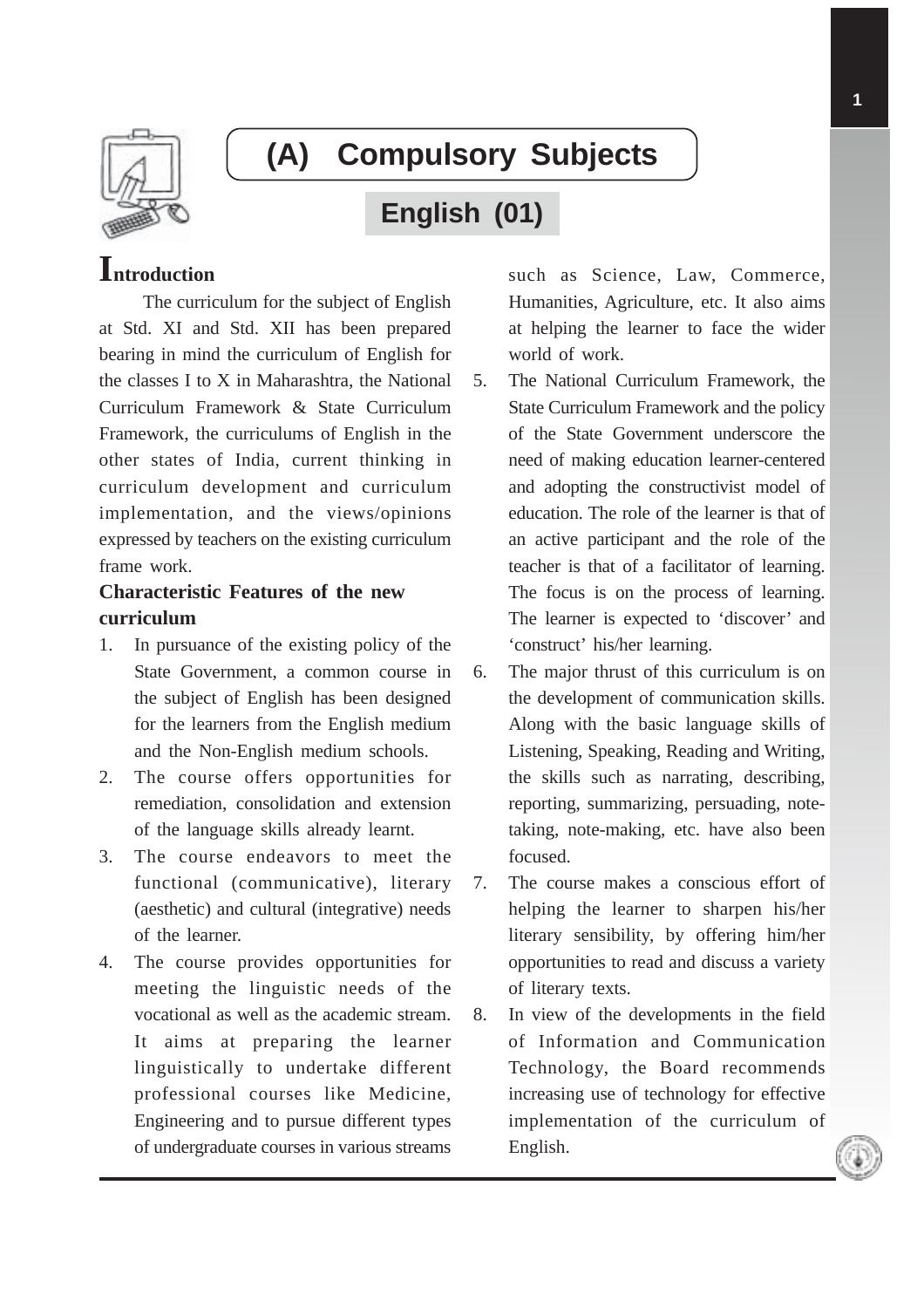# **General Objectives**

#### **To enable the student to**

- 1. develop his/her language skills to a fair degree of proficiency.
- 2. acquire communication skills in English useful in real life situations.
- 3. enrich his/her vocabulary.
- 4. use English in appropriate grammatical forms.
- 5. develop reference skills and inculcate self-study habits.
- 6. use English not only as a library language but also as an important language of communication.
- 7. cultivate a broad human and cultural outlook.

# **Specific Objectives Listening Skill**

## **To enable the student to**

- 1. enjoy and appreciate the rhythmic beauty of various types of poems read out by the teacher in the class.
- 2. listen with fair comprehension to spoken English dealing with ordinary or specialized topics in known and unknown vocabulary.
- 3. acquire a global understanding of a variety of texts of a reasonable length read out/ played on a cassette/C.D.
- 4. listen to passages of a reasonable length read out/recorded for getting specific information and to answer questions based on them.
- 5. listen to speeches or passages for the purpose of taking notes.
- 6. listen to oral instructions in order to perform a given task.
- 7. understand read out or recorded stories,

narrations, descriptions, pieces of information of a reasonable length so as to ask pertinent questions on them.

- 8. identify relevant/irrelevant points in the passages, speeches after listening to them.
- 9. infer a speaker's attitude/intention and grasp the message given in the speech.
- 10. listen to, comprehend and enjoy live as well as recorded presentations like skits and plays and notice the sequence of incidents in them.
- 11. understand oral communication without face to face interaction (e.g. telephonic conversation or messages).
- 12. listen with comprehension to lectures, talks, conversation, news-bulletins and interviews.
- 13. understand nuances conveyed through stress and intonation.
- 14. enjoy and appreciate various literary forms to get sensitized to literary language and experiences.
- 15. identify the genre and register of a text after listening to it.
- 16. apply listening skill to other activities like discussions, debates, reading and writing.

## **Speaking Skill**

### **To enable the student to**

- 1. enjoy reciting poems with proper accent, rhythm and intonation.
- 2. speak in syntactically acceptable forms/ patterns.
- 3. speak with acceptable pronunciation and play variety of roles in different contexts.
- 4. speak coherently, fluently, confidently and intelligibly on a given topic for a reasonable period of time with appropriate body language.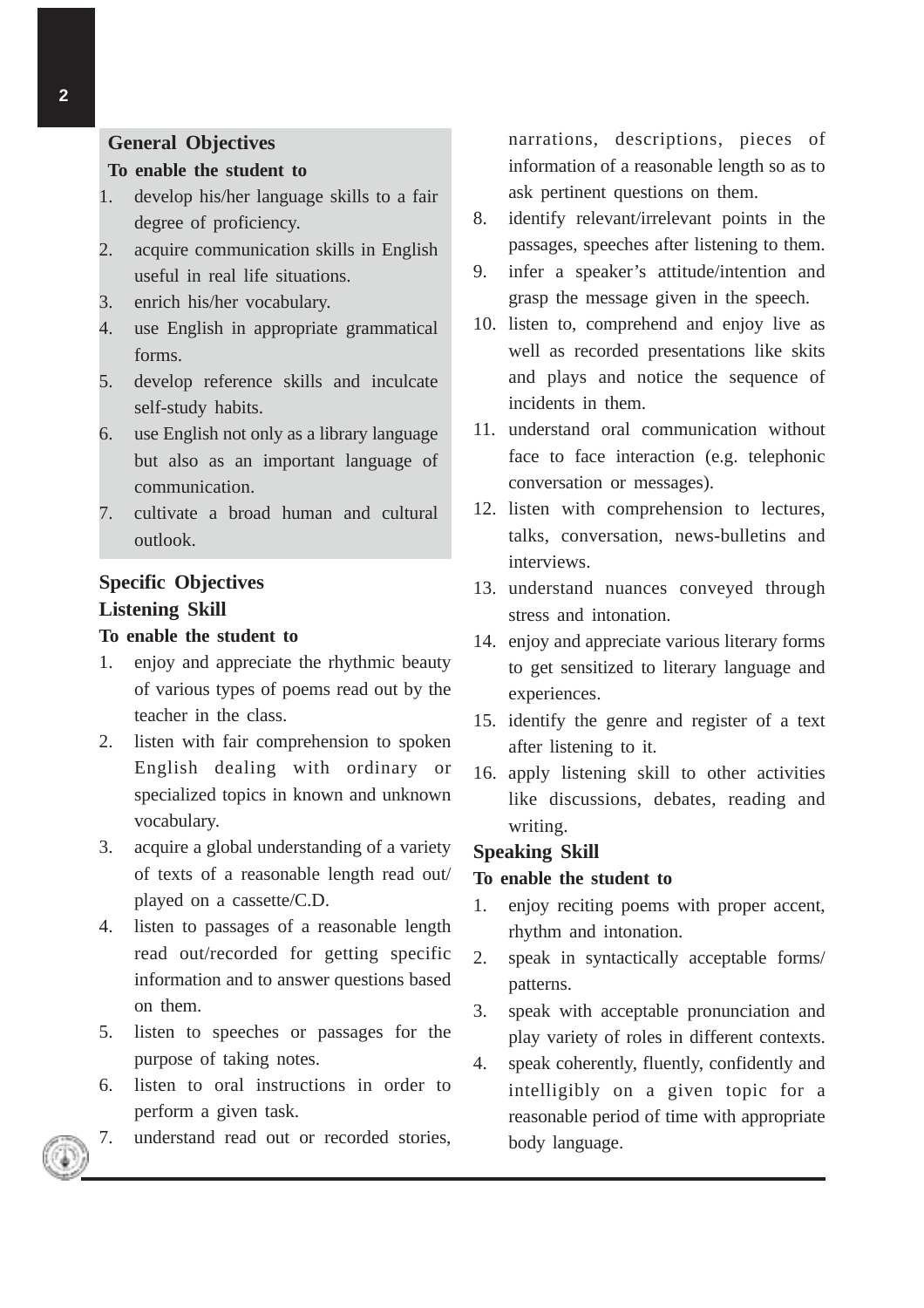- 5. answer questions orally showing clear understanding of subject matter.
- 6. frame oral instructions, ask for and offer directions, advise, persuade, express intentions, etc.
- 7. converse appropriately in formal and informal contexts, considering the rolerelationship, the topic and the situation.
- 8. make oral presentation on a given topic for a reasonable span of time in an ordered manner.
- 9. present oral reports on planned events, projects, etc.
- 10. compere programmes, narrate incidents and experiences.
- 11. take part in group discussions, interviews, debates and elocution competitions.
- 12. cope with distance communication, telephonic conversation, effectively.
- 13. comment on the writer's point of view.
- 14. prepare for other need based functional activities requiring oral communication.
- 15. communicate nuances through stress and intonation.

#### **Reading Skill**

#### **To enable the student to**

- 1. improve the speed of reading.
- 2. read in order to find the intention and attitude and bias of the writer.
- 3. read aloud and appreciate the rhythm of a poem.
- 4. adopt different reading strategies depending on the type of texts and the purpose of reading.
- 5. skim as well as scan the text.
- 6. read and predict the events to come.
- 7. read in order to infer through the context.
- 8. read non-verbal presentations such as railway time-table, graphs, charts, etc.
- 9. understand grammatical sentences and their implications.
- 10. read brochures, reviews, reports, news items to get information.
- 11. read silently to find out the suggestive meaning in a poem and a prose text.
- 12. distinguish the main ideas from the subsidiary information.
- 13. read extensively so as to develop interest in different forms of literature and styles of writing.
- 14. read so as to make notes, to summarize and to classify.
- 15. use the information given in the text to respond to e.g. advertisements.
- 16. understand and appreciate features of literary style.

#### **Writing Skill**

#### **To enable the student to**

- 1. acquire the mechanics of writing including handwriting, the use of punctuation marks, capital letters and correct spellings.
- 2. write correctly and neatly, using appropriate vocabulary and grammar.
- 3. write answers to the questions on textual and non-textual reading material showing his/her acquisition of sub skills of reading.
- 4. write coherently on a given topic using appropriate discourse features.
- 5. write expository, argumentative essays of about 250 to 300 words.
- 6. write formal and informal letters for various purposes.
- 7. acquire ability to draft notices, leaflets, announcements.
- 8. prepare short write-ups for school magazines/newspapers and wall-papers.
- 9. develop a draft of a dialogue.

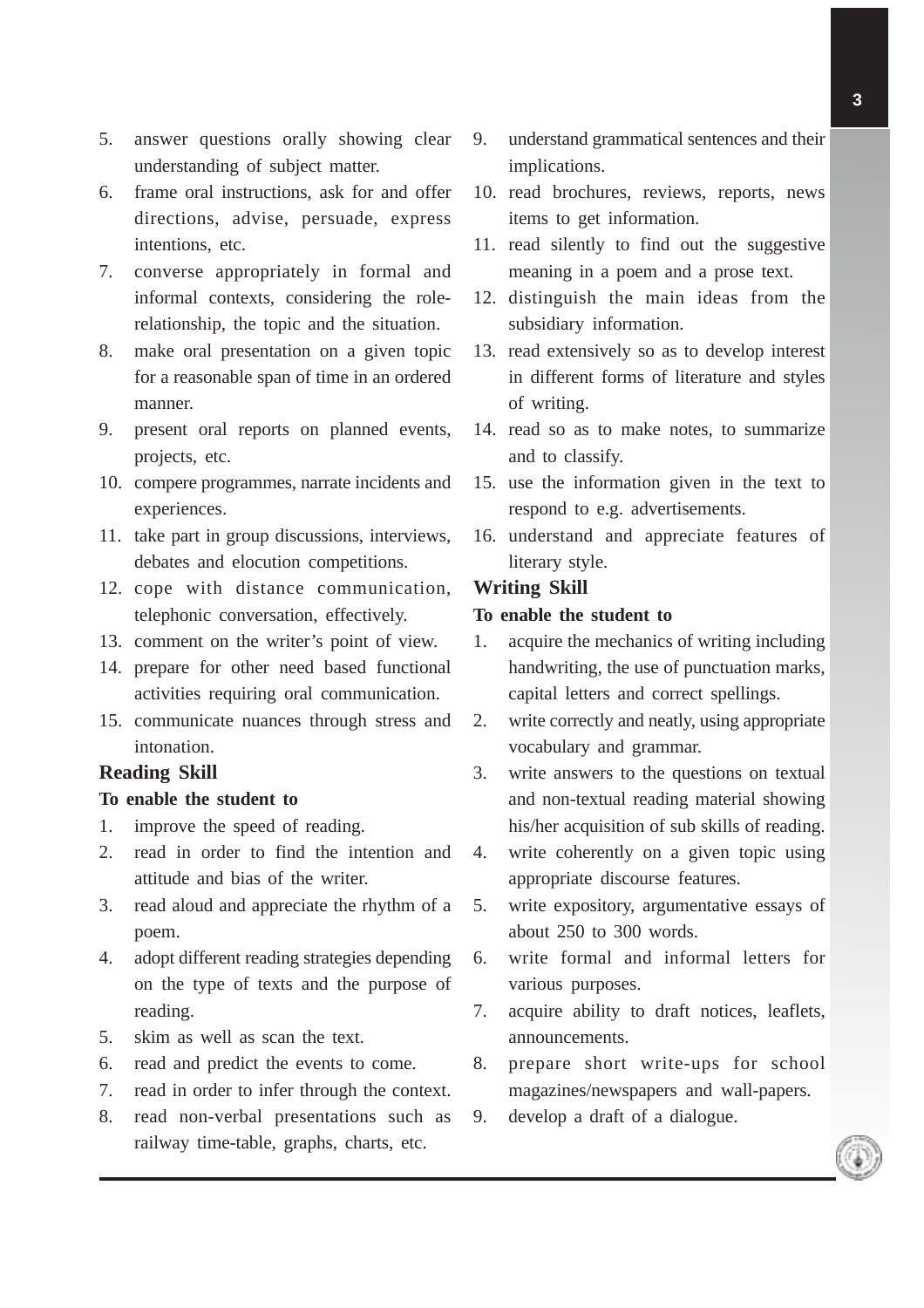- 10. write short reports on news, interviews, visits and functions.
- 11. write notices, agendas and minutes of meetings.
- 12. develop advertisements, with the help of clues given.
- 13. make notes based on the given text leading to summarizing.
- 14. prepare a write-up showing his/her understanding of the information given in non-verbal forms and vice versa.
- 15. convey in writing his/her understanding and appreciation of different literary forms.
- 16. write curriculum vitae.

#### **Vocabulary**

Development of vocabulary has its importance in language learning. Learners need to be helped in the consolidation and extension of their vocabulary. Learners need to learn how to understand meanings of words with the help of context and how to use words in an effective way. The coursebooks and other materials will offer necessary guidance in this regard.

#### **Grammar**

Grammar has an important role to play in the teaching and learning of English. However, our focus has to be not so much on the rules of grammar but on the use of grammar. The knowledge of grammar should lead to an effective use/application of the skills of listening, speaking, reading and writing. Therefore, the focus has to be on the functional aspects of grammar and not on the formal ones.

| <b>For Detailed Study</b>                                                        |  |  |  |  |
|----------------------------------------------------------------------------------|--|--|--|--|
| About 80 pages of literary and non-literary (informative) texts/passages         |  |  |  |  |
| (excluding notes, illustrations, tasks, etc.)                                    |  |  |  |  |
| ii) Poetry :<br>About 200-250 lines                                              |  |  |  |  |
| For Non-detailed study                                                           |  |  |  |  |
| A selection of literary and non-literary texts (Longer Pieces) : About 40 pages. |  |  |  |  |
| <b>Grammar</b>                                                                   |  |  |  |  |
|                                                                                  |  |  |  |  |
|                                                                                  |  |  |  |  |
|                                                                                  |  |  |  |  |
|                                                                                  |  |  |  |  |
| Revision of the tenses learned upto Std. X.                                      |  |  |  |  |
| Advanced level of the above items.                                               |  |  |  |  |
|                                                                                  |  |  |  |  |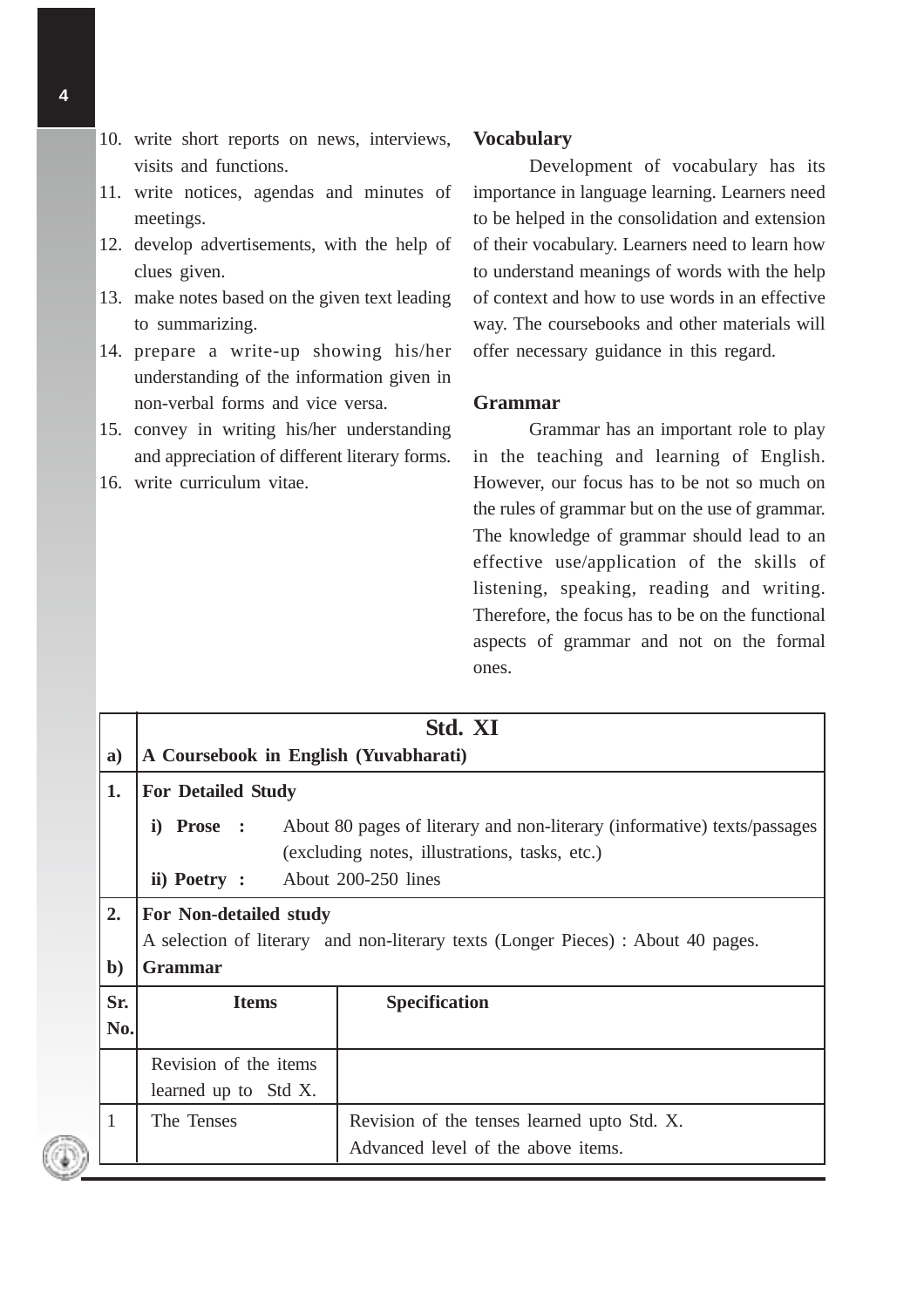| 2.             | Types of sentences                      | Simple, Compound, Complex, Relative clauses.                                                                     |  |
|----------------|-----------------------------------------|------------------------------------------------------------------------------------------------------------------|--|
| 3.             | Clauses                                 | Proper usage and synthesis.                                                                                      |  |
| $\overline{4}$ | Verbs of perception                     | Uses of see, hear, smell, feel, taste and know, have, own think,<br>etc.                                         |  |
| 5.             | Voice                                   | Statements, questions, indirect objects, object + object<br>complement, negatives. (Advanced level) (Conversion) |  |
| 6.             | Reported Speech                         | Advanced level, continuous short paragraph consisting of<br>three to four connected sentences.                   |  |
| $\overline{7}$ | Collocation                             | The co-occurrence of lexical items.                                                                              |  |
| 8              | Uses of 'too' and<br>'enough'           | Conversion and synthesis.                                                                                        |  |
| 9.             | <b>Modal Auxiliaries</b>                | Will, shall, can, could                                                                                          |  |
| 10.            | Articles                                | Uses and omission of 'a', 'an', 'the'                                                                            |  |
| 11             | Prepositions                            | Indicating time, place and direction.                                                                            |  |
| 12.            | Linking words/discourse<br>markers      | Use of linking words in sentences and in larger units.                                                           |  |
| 13.            | Word formation                          | Changing word forms-nouns, verbs, adverbs, adjectives                                                            |  |
| 14.            | Infinitives, Gerunds<br>and Participles | Usage and synthesis                                                                                              |  |

**Std. XII**

| a)           | A Coursebook in English (Yuvabharati)                                            |                                                                          |  |  |  |  |
|--------------|----------------------------------------------------------------------------------|--------------------------------------------------------------------------|--|--|--|--|
| 1.           | <b>For Detailed Study</b>                                                        |                                                                          |  |  |  |  |
|              | $\mathbf{i}$<br><b>Prose</b> :                                                   | About 80 pages of literary and non-literary (informative) texts passages |  |  |  |  |
|              | (excluding notes, illustrations, tasks, etc.)                                    |                                                                          |  |  |  |  |
|              | $\mathbf{ii}$<br><b>Poetry</b> : About 200-250 lines                             |                                                                          |  |  |  |  |
| 2.           | <b>For Non-detailed study</b>                                                    |                                                                          |  |  |  |  |
|              | A selection of literary and non-literary texts (Longer Pieces) : About 40 pages. |                                                                          |  |  |  |  |
| $\mathbf{b}$ | <b>Grammar</b>                                                                   |                                                                          |  |  |  |  |
| Sr.          | <b>Items</b>                                                                     | <b>Specification</b>                                                     |  |  |  |  |
| No.          |                                                                                  |                                                                          |  |  |  |  |
|              | Revision of the items                                                            |                                                                          |  |  |  |  |
|              | learned up to Std XI.                                                            |                                                                          |  |  |  |  |
|              | The Tenses                                                                       | Advanced level of the tenses learned upto Std XI. Sequence of            |  |  |  |  |
|              |                                                                                  | Tenses.                                                                  |  |  |  |  |

G